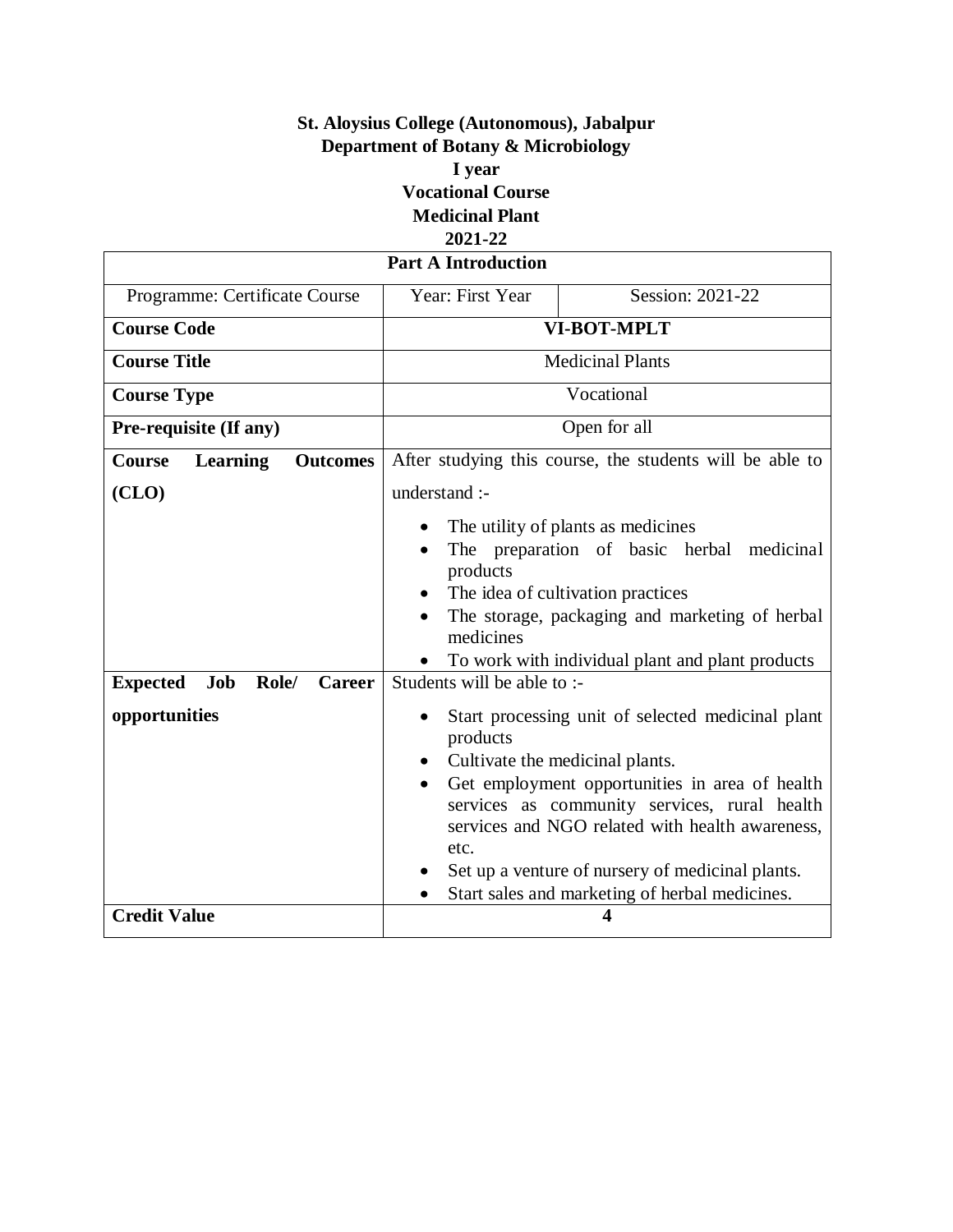| <b>Part B Content of the Course</b>                  |                                                                                                           |              |  |
|------------------------------------------------------|-----------------------------------------------------------------------------------------------------------|--------------|--|
|                                                      | Total No. of Lectures + Practical (in hours per week): L-1 Hr/ P-1 Lab Hr                                 |              |  |
| Total No. of Lectures/ Practical: L-30 hrs/ P-30 hrs |                                                                                                           |              |  |
| <b>Module</b>                                        | <b>Topics</b>                                                                                             | No. of       |  |
|                                                      |                                                                                                           | <b>Hours</b> |  |
| I                                                    | <b>General aspects of Medicinal Plants</b>                                                                | 10           |  |
|                                                      | 1.1 Definition, history, present and future needs                                                         |              |  |
|                                                      | 1.2 Introduction of plant parts (fruit, leaves, roots, stem, seeds and                                    |              |  |
|                                                      | their modification).                                                                                      |              |  |
|                                                      | 1.3 Cultivation and harvesting practices.                                                                 |              |  |
|                                                      | 1.4 Processing and storage practices.                                                                     |              |  |
|                                                      | 1.5 Marketing of medicinal products.                                                                      |              |  |
|                                                      | 1.6 Role in human health and balanced diet.                                                               |              |  |
|                                                      | 1.7 Basic idea of quality control and contribution of national                                            |              |  |
|                                                      | research laboratories like CDRI, CIMAP, NBRI, etc.                                                        |              |  |
|                                                      | 1.8 Precautions during use of herbal medicinal products.                                                  |              |  |
| $\mathbf{I}$                                         | <b>Important Indian Medicinal Plants</b>                                                                  | 10           |  |
|                                                      | 1.1 Plant parts used as powder: Identification and utilization of                                         |              |  |
|                                                      | Amla (Embelica officinalis), Behra (Terminalia bellerica),                                                |              |  |
|                                                      | Harad (Terminalia chebula), Turmeric (Curcuma longa),                                                     |              |  |
|                                                      | Garlic (Allium sativum), Bitter guard (Momordica charantia),                                              |              |  |
|                                                      | Black plum (Syzygium cumini), Fenugreek (Trigonella<br>foenumgraecum), Cinnamon<br>(Cinnamomum<br>verum), |              |  |
|                                                      | Sarpgandha (Raulfia serpentina), Black pepper (Piper                                                      |              |  |
|                                                      | nigrum), Ashwagandha (Withania somnifera), Psyllium husk                                                  |              |  |
|                                                      | (Plantego ovata)                                                                                          |              |  |
|                                                      | 1.2 Plant parts used as juice/ decoctation: Identification and                                            |              |  |
|                                                      | utilization of Amla (Embelica officinalis), Ginger (Gingiber                                              |              |  |
|                                                      | officinalis), Onion (Alium cepa), Bottle guard (Lagenaria                                                 |              |  |
|                                                      | siceraria), Basil (Oscimum santum), Arjun (Terminalia                                                     |              |  |
|                                                      | arjuna), Neem (Azadirecta indica), Gwarpatha (Aloe vera),                                                 |              |  |
|                                                      | Brahmi (Bacopa monnieri), Giloy (Tinospora cordifolia),                                                   |              |  |
|                                                      | Shankhpushpi (Convolvulus prostrate), Bael (Aegle marmelos)                                               |              |  |
| III                                                  | <b>Important Indian Medicinal Plant (Part - 02)</b>                                                       | 10           |  |
|                                                      | 1.1 Plant Parts Used as Lotion and Ointments: Identification                                              |              |  |
|                                                      | utilization of Gwarpatha (Aloe vera),<br>Fenugreek<br>and                                                 |              |  |
|                                                      | (Trigonella foenumgraecum), Pot marigold<br>(Calendula                                                    |              |  |
|                                                      | officinalis), Neem (Azadirecta indica)                                                                    |              |  |
|                                                      | <b>1.2 Plant Parts Used as Oil:</b> Clove (Syzygium aromaticum),                                          |              |  |
|                                                      | Neem (Azadirecta indica), Coconut (Coccus nucifera), Nilgiri                                              |              |  |
|                                                      | ( <i>Eucalyptus</i> sp.)                                                                                  |              |  |
|                                                      | 1.3 Plant Parts Used as Surgical Fibres, Sutures and                                                      |              |  |
|                                                      | <b>Dressings:</b> Identification and utilization of cotton (Gossipium                                     |              |  |
|                                                      | sp.), Jute (Corchorus capsularis), Bana (Musa sp.)                                                        |              |  |